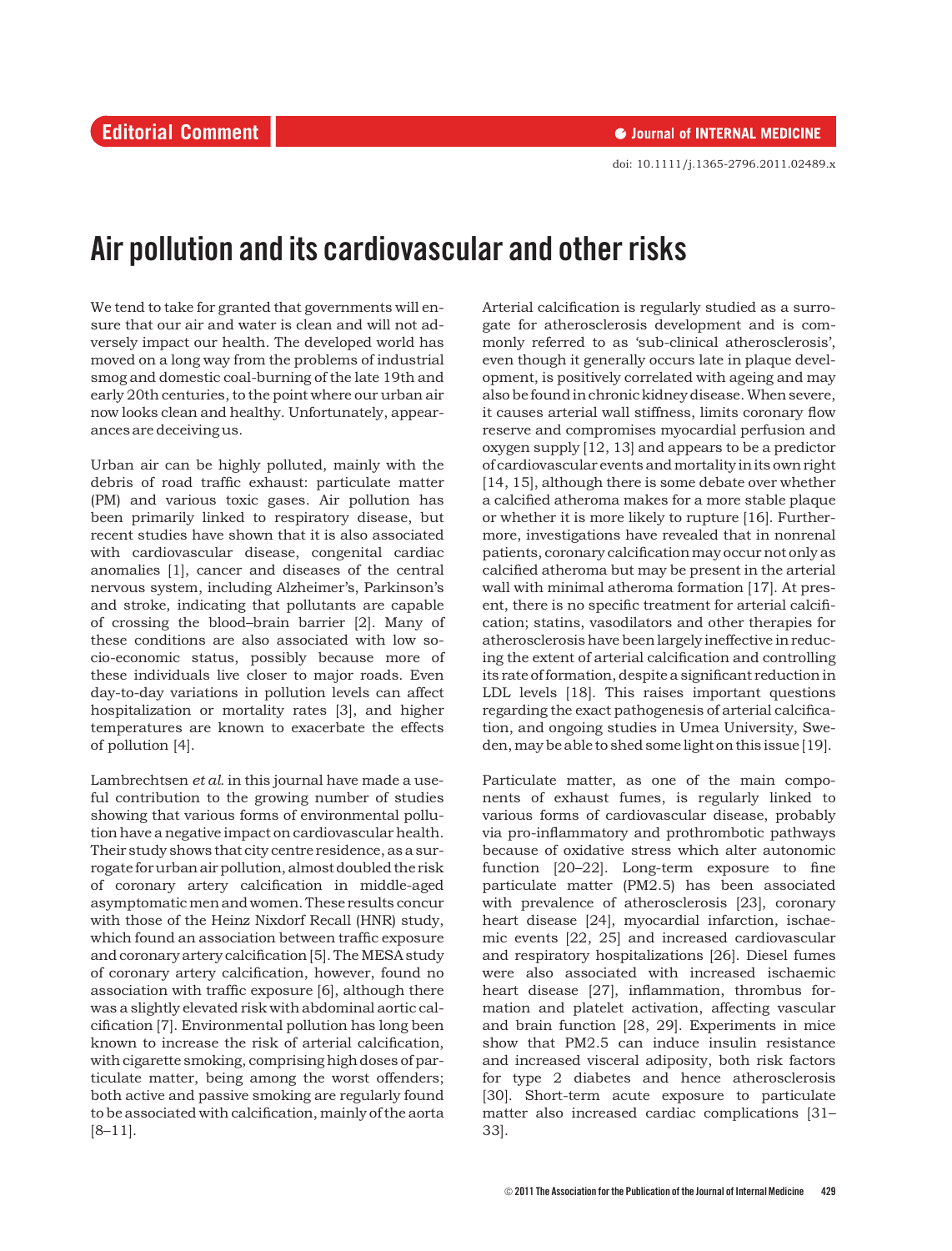Although less well studied, ultra-fine particles (PM0.25), also known as nanoparticles when manufactured industrially, are proving to be of considerable concern. They incorporate reactive oxygen species and transition metals, leading to direct toxic cardiovascular effects and⁄ or pulmonary inflammation [25, 34, 35]. PM 0.25 are associated with increased health risk for COPD patients, with adverse effects on the vascular endothelium, blood coagulation and heart rhythm and function. They appear to have different access to the circulatory system than larger particulate matter, resulting in easy distribution throughout the body and brain, with potentially neurotoxic effects [36–38]. Essentially, the smaller the particle size, the higher the toxicity, with increased damage because of their ability to penetrate deeper into the airways of the respiratory tract to reach the alveoli [39, 40].

Particulate matter is estimated to be the 13th leading cause of mortality, with approximately 800,000 annual deaths [35], and several studies have found that exposure increases nonaccidental, lung cancer, cardiovascular and CHD mortality [22, 27, 33]. Interestingly,mortality risk increases steeply at low exposure levels but levels off at high exposure, indicating that most of the disease burden occurs at low exposure [41]; a similar result was found with cigarette smoking, indicating the complex interplay of defence and tolerance mechanisms suggested by Peters [42]. The American Heart Association in 2010 stated that exposure to PM 2.5 over a few hours to weeks could trigger cardiovascular disease-related mortality and nonfatal events, while longer term exposure increases risk for compromised survival [43].

Road traffic carries exposure to toxic chemicals as well as particulate matter. Carbon monoxide (CO) is perhaps one of the most toxic chemicals for the heart, even at very low levels, as it binds with haemoglobin in the lungs to form carboxyhaemoglobin, impairing oxygen transport, inducing hypoxia and neurological problems and increasing cardiovascular mortality [44]. Similarly, nitrogen dioxide  $(NO<sub>2</sub>)$ , ozone  $(O_3)$  and/or sulphur dioxide  $(SO_2)$  have been associated with a variety of cardiovascular conditions [31, 32, 45, 46] and increased related mortality [47–50]. Even traffic noise can affect cardiovascular health in a dose–response relationship [51], although several studies have found that it is the annoyance from traffic noise, rather than the noise itself, which is associated with hypertension [52] and ischaemic heart disease [53].

Those most at risk from traffic exposure are children, the elderly and those with pre-existing cardiovascular or respiratory diseases [54, 55].With respect to infants and young children, there is now growing evidence that exposure to environmental chemicals during early life can interfere with adipose tissue biology, modulate gene expression, promote metabolic syndrome and disrupt endocrine signalling pathways and homeostatic weight controls, while lipophilic pollutants have been shown to accumulate in adipose tissue after exposure. The effects of these chemicals, often termed obesogens, can lead on to type 2 diabetes, cardiovascular disease and other obesity-related conditions [56, 57].

It has been suggested that this vulnerable group should limit exertion and time spent outdoors and to reduce the infiltration of pollutants into indoor spaces [55]. While on the face of it, this would appear to be sensible advice, it confines young children to the home and prevents heart patients from exercising, which is strongly indicated for all forms of cardiovascular disease, and requires vulnerable individuals or their families to purchase air filtration systems. This is likely to prove difficult and expensive, and air filters will almost certainly not be provided in urban schools, hospitals and residential care homes, where they are arguablymost needed.

Yet, life expectancy improves significantly where air pollution is controlled [20, 58] and the American Heart Association 2010 statement deems particulate matter a modifiable risk, with reductions in levels being associated with decreases in cardiovascular mortality [43]. Similarly, the adverse medical consequences of both active and passive smoking, particularly for adult cardiovascular and pulmonary disease and childhood conditions, have reduced since the introduction of smoking bans in public places [59, 60]. The developed world has gone a long way to reduce intake of toxic chemicals from vehicle exhausts with bans on lead-containing petrol, but the next step should be to ban all sources of toxic chemicals from vehicle exhausts.

## Conflict of interest statement

No conflict of interest was declared.

### R. Nicoll & M. Y. Henein

From Heart Centre and Department of Public Health and Clinical Medicine, Umea University, Umea, Sweden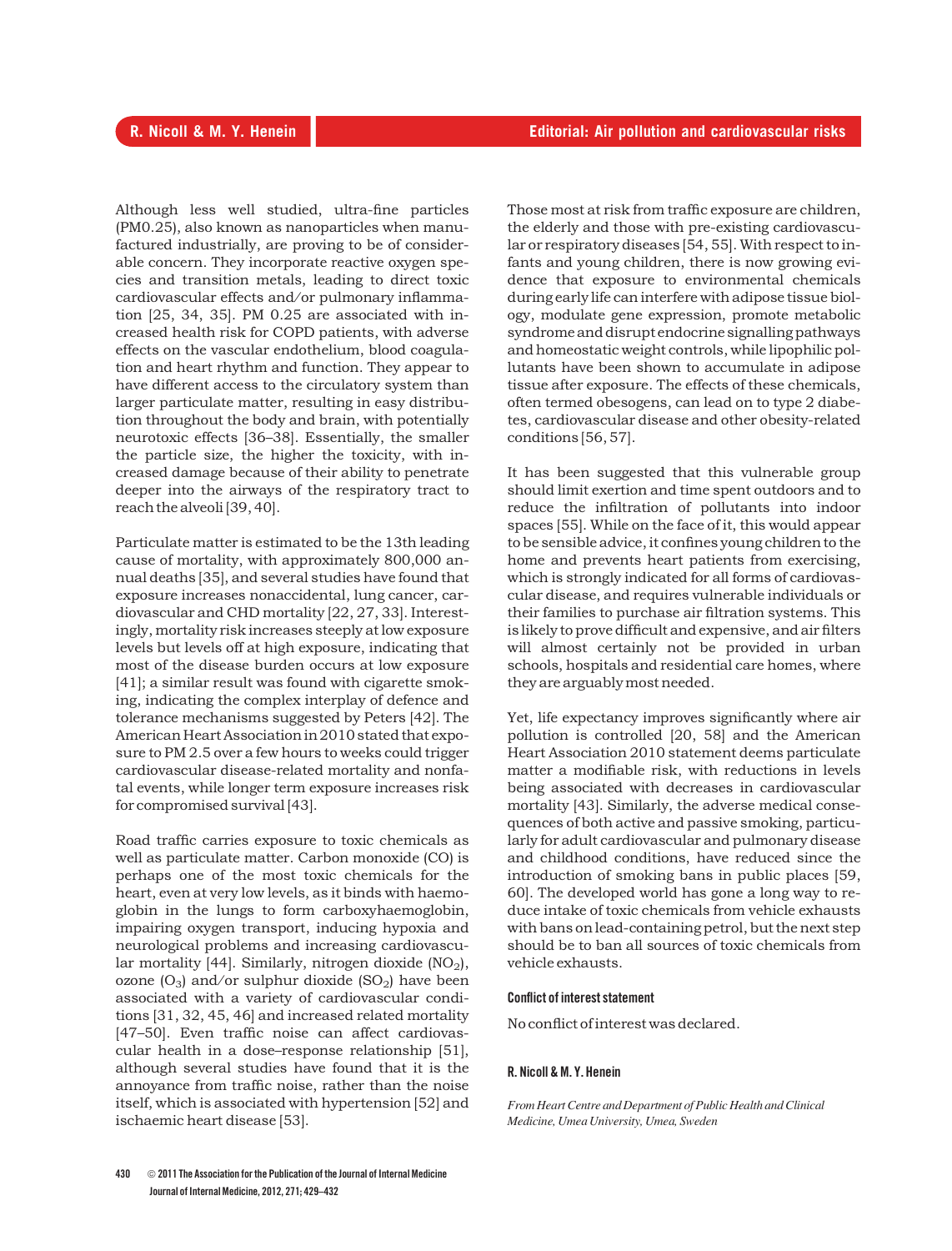# R. Nicoll & M. Y. Henein **Nicolassis and Carlies and Carlies and Carlies and Carlies and Carlies and Carlies and Carlies and Carlies and Carlies and Carlies and Carlies and Carlies and Carlies and Carlies and Carlies and C**

### **References**

- 1 Vrijheid M,Martinez D,Manzanares Set al.Ambient air pollution and risk of congenital anomalies: a systematic review and metaanalysis. Environ Health Perspect 2011; 119: 598-606.
- 2 Block ML, Calderon-Garciduenas L. Air pollution: mechanisms of neuroinflammation and CNS disease. Trends Neurosci 2009; 32:506–16.
- 3 Brunekreef B. Traffic and the heart. Eur Heart J 2006; 27: 2621–2.
- 4 Van Hee VC, Kaufman JD, Budinger GRS, Mutlu GM. Update in environmental and occupationalmedicine 2009.Am J Respir Crit Care Med 2010; 181: 1174-80.
- 5 Hoffmann B, Moebus S, Dragano N et al. Residential traffic exposure and coronary heart disease: results from the Heinz Nixdorf Recall Study. Biomarkers 2009; 14(Suppl 1): 74-8.
- 6 Diez Roux AV, Auchincloss AH, Franklin TG et al. Long-term exposure to ambient particulate matter and prevalence of subclinical atherosclerosis in the Multi-Ethnic Study of Atherosclerosis. Am J Epidemiol 2008; 167: 667-75.
- 7 Allen RW, Criqui MH, Diez Roux AV et al. Fine particulate matter, proximity to traffic and aortic atherosclerosis. Epidemiology 2009;20:254–64.
- Takasu J, Katz R, Nasir K et al. Relationships of thoracic aortic wall calcification to cardiovascular risk factors: the Multi-Ethnic Study of Atherosclerosis (MESA). Am Heart J2008; 155:765-71.
- 9 Zhou HL, Jiang CQ, Lam TH et al. Impact of calcification of aortic arch by lifestyle-related, physiologic and biochemical factors. Zhonghua Liu Xing Bing Xue Za Zhi 2009; 30: 776-9.
- 10 Xu L, Jiang CQ, Lam TH, Thomas GN, ZhangWS, Cheng KK. Passive smoking and aortic arch calcification in older Chinese never smokers: the Guangzhou Biobank Cohort Study. Int J Cardiol 2011;148:189–93.
- 11 Peinemann F, Moebus S, Dragano N et al. Second-hand smoke exposure and coronary artery calcification among non-smoking participants of a population-based cohort. Environ Health Perspect 2011; 119: 1556-61.
- 12 Wang L, Jerosch-Herold M, Jacobs Jr DR et al. Coronary artery calcification and myocardial perfusion in asymptomatic adults: the MESA (Multi-Ethnic Study of Atherosclerosis). J Am Coll Cardiol2006; **48:** 1018–26.
- 13 Henein M, Nicoll R, Schmermund A. Extensive coronary calcification: a potential cause for angina and impaired myocardial perfusion. Scand Cardiovasc J2010: 44: 15.
- 14 Rennenberg RJMW, Kessels AGH, Schurgers JL, van Engelshoven JMA, de Leeuw PW, Kroon AA. Vascular calcification as a marker of increased cardiovascular risk: a meta-analysis. Vasc Health Risk Manag 2009; 5: 185-97.
- 15 Budoff MJ, Hokanson JE, Nasir K et al. Progression of coronary artery calcium predicts all-cause mortality. JACC Cardiovasc Imaging 2010; 3: 1229-36.
- 16 Huang H,Virmani R, Younis H, Burke AP, Kamm RD, Lee RT. The impact of calcification on the biomechanical stability of atherosclerotic plaques. Circulation 2001; 103: 1051-6.
- 17 Nicoll R, Henein M. Extensive coronary calcification: a clinically unrecognised condition. Curr Vasc Pharmacol 2010; 8:701-5.
- 18 Henein MY, Owen A Statins moderate coronary stenoses but not coronary calcification: results from meta-analyses. Int J Cardiol 2011;153:31–5.
- 19 Nicoll R, Henein MY. Calcific cardiac disease: a comprehensive investigation into its true nature. Int J Cardiol 2010; 145: 599–600.
- 20 Franchini M, Mannucci PM. Thrombogenicity and cardiovascular effects of ambient air pollution. Blood 2011; 118: 2405-12
- 21 Simkhovich BZ, KleinmanMT, Kloner RA. Particulate air pollution and coronary heart disease. Curr Opin Cardiol2009; 24: 604-9.
- 22 Fang SC, Cassidy A, Christiani DC. A systematic review of occupational exposure to particulate matter and cardiovascular disease. Int J Environ Public Health 2010; 7: 1773-806.
- 23 Brook RD, Rajagopalan S. Particulate matter air pollution and atherosclerosis. CurrAtheroscler Rep 2010; 12: 291-300.
- 24 Hoffmann B, Moebus S, Stang A et al. Residence close to high traffic and prevalence of coronary heart disease. Eur Heart J 2006; 27:2696–702.
- 25 Burgan O, Smargiassi A, Perron S, Kosatsky T. Cardiovascular effects of sub-daily levels of ambient fine particles: a systematic review. Eviron Health 2010; 9:26.
- 26 Bell ML, Ebisu K, Peng RD, Samet JM, Dominici F. Hospital admissions and chemical composition of fina particle air pollution. Am J Respir Crit Care Med 2009; 179: 1115-20.
- 27 Toren K, Bergdahl IA, Nilsson T, Jarvholm B. Occupational exposure to particulate air pollution and mortality due to ischaemic heart disease and cerebrovascular disease. Occup Environ Med  $2007 \cdot 64:515-9$
- 28 Hesterberg TW, Long CM, Lapin CA, Hamada AK, Valberg PA. Diesel exhaust particulate (DEP) and nanoparticle exposures: what do DEP human clinical studies tell us about potential human health hazards of nanoparticles?. Inhal Toxicol 2010; 22: 679–94.
- 29 Lucking AJ, Lundback M, Mills NL et al. Diesel exhaust inhalation increases thrombus formation in man.  $Eur Heart J2008;$  29: 3043–51.
- 30 Sun Q, Yue P, Deiuliis JA et al. Ambient air pollution exaggerates adipose inflammation and insulin resistance in a mousemodel of diet-induced obesity. Circulation 2009; 119: 538-46.
- 31 Szyszkowicz M, Rowe BH, Brook RD. Even low levels of ambient air pollutants are associated with incrsed emergency department visits for hypertension. Can J Cardiol 2011 [Epub ahead of print].
- 32 Szyszkowicz M, Rowe BH. Air pollution and emergency department visits for chest pain and weakness in Edmonton, Canada. Int J Occup Med Environ Health 2010; 23: 15-9.
- 33 Brook RD. Is air pollution a cause of cardiovascular disease? Updated review and controversies Rev Environ Health 2007; 22: 115–37.
- 34 Mills NL, Donaldson K, Hadoke PW et al. Adverse cardiovascular effects of air pollution. Nat Clin Pract Cardiovasc Med 2009; 6: 36–44.
- 35 Brook RD. Cardiovascular effects of air pollution. Clin Sci (Lond) 2008;115:175–87.
- 36 Terzano C,DiStefano F, ContiV,Graziani E, PetroianniA.Air pollution ultrafine particles: toxicity beyond the lung. Eur Rev Med Pharmacol Sci 2010: 14:809-21.
- 37 Stone V, Johnston H, Clift MJ. Air pollution, ultrafine and nanoparticle technology: cellular and molecular interactions. IEEE Trans Nanobiosci.2007;6:331–40.
- 38 Kreyling WG, Semmler-Behnke M, Moller W. Ultrafine particlelung interactions: does size matter?. J Aerosol Med 2006; 19: 74–83.
- 39 Valavanidis A, Fiotakis K, Vlachogianni T. Airborne particulate matter and human health: toxicological assessment and importance of size and composition of particles for oxidative damage and carcinogenic mechanisms. J Environ Sci Health C Environ Carcinog Ecotoxicol Rev 2008; 26: 339-62.